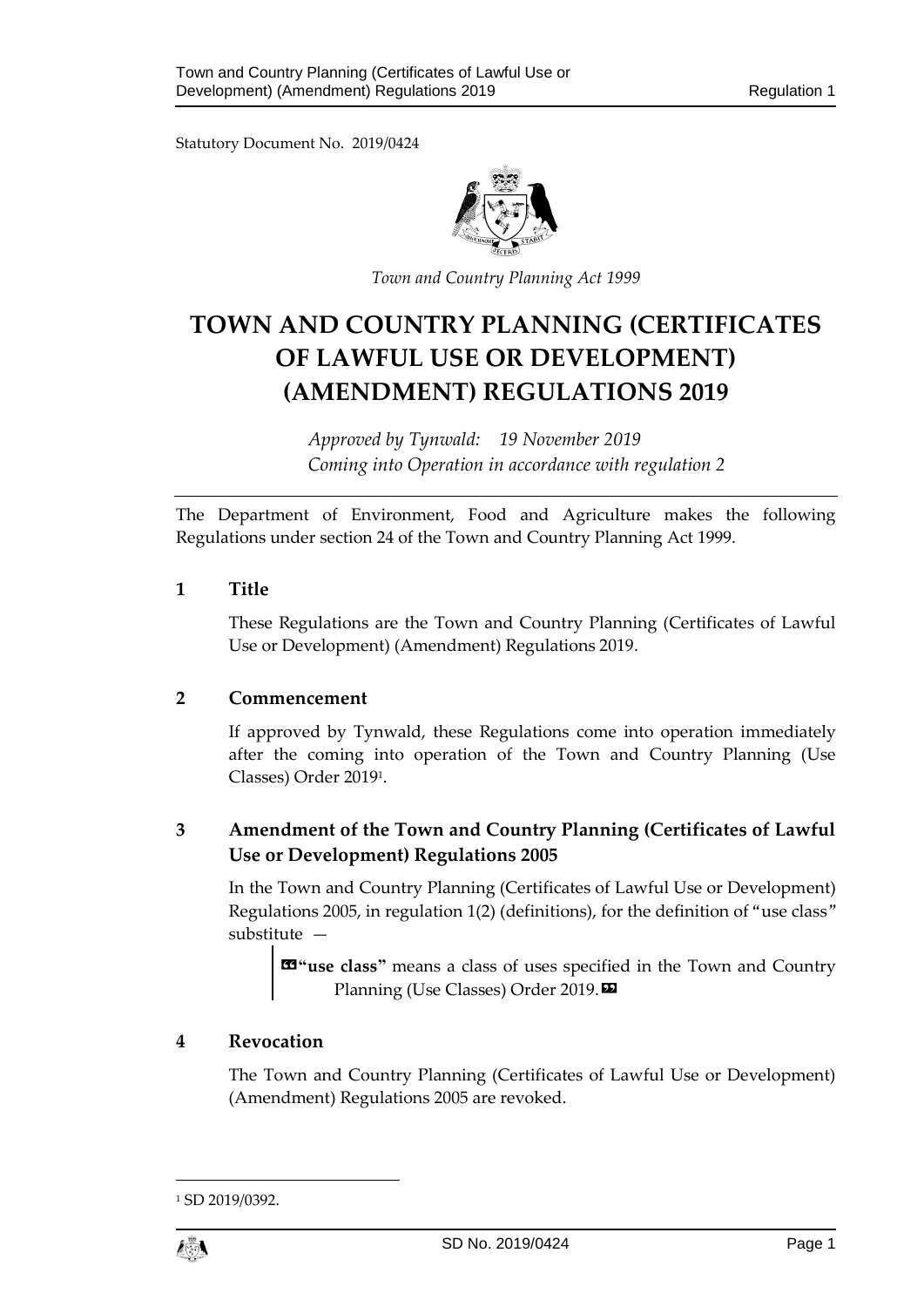#### **MADE 22 OCTOBER 2019**

## **GEOFFREY BOOT**

*Minister for Environment, Food and Agriculture*